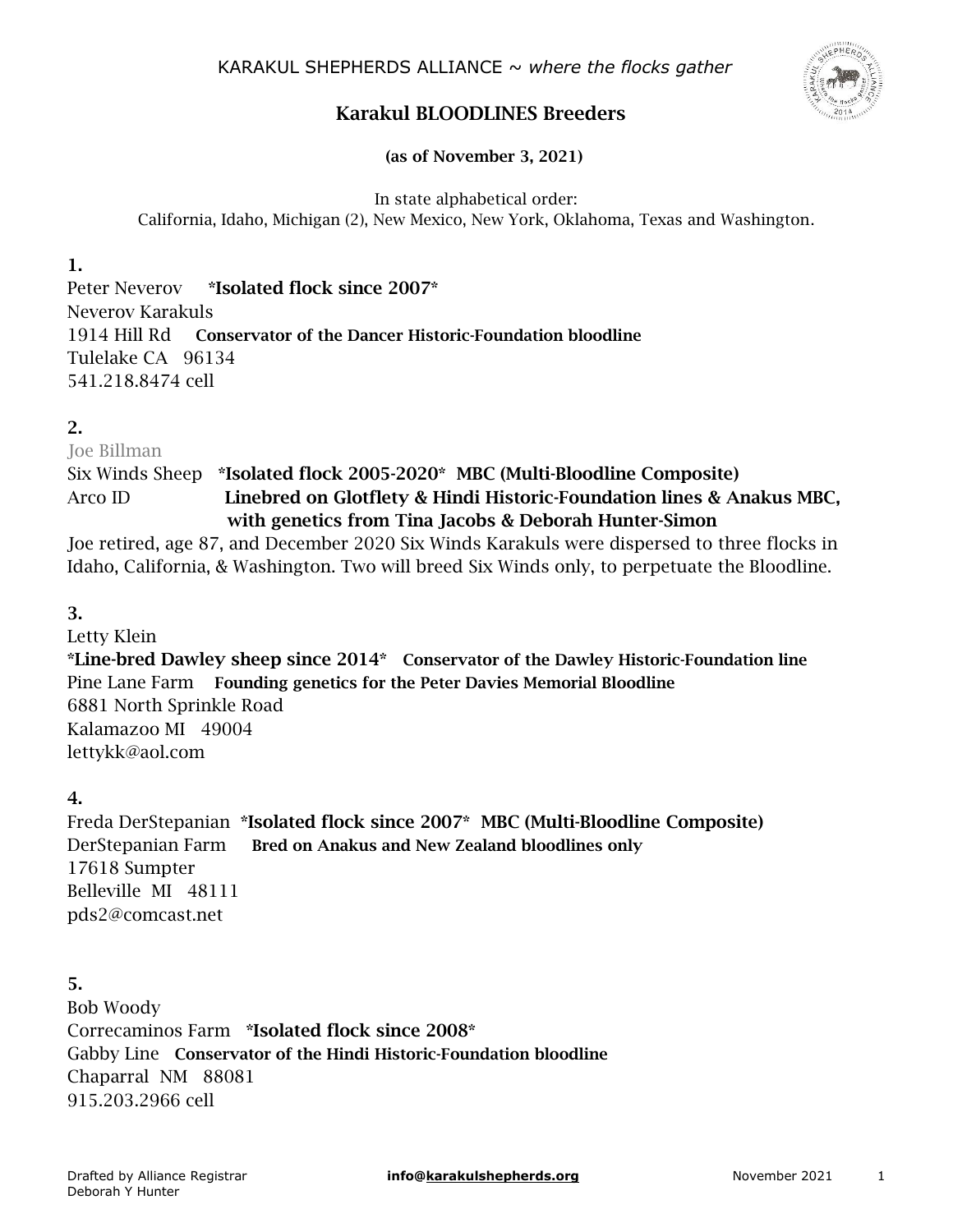

# Karakul BLOODLINES Breeders

#### 6.

Mark Scherzer, Owner Turkana Farms \*Multi-Bloodline Composite\* 110 Lasher Ave Peter Davies Memorial bloodline, Line-bred on Pine Lane Farm genetics since 2001 Germantown NY 12526 518.537.3815 Home farm@turkanafarms.com http://www.turkanafarms.com

7.

Leslie Johnson \*Multi-Bloodline Composite\* J Kambar Line-bred for non-fading dark red fleeces since 1990; TAMU whites since 1995 Oklahoma City OK 73141 405.771.3072 Home okleslie@prodigy.net

# 8.

Mary Carol Buchholz Onion Creek Karakuls \* Isolated and Line-bred flock 2009-2014\* 6800 Creek Rd Conservator of the Hagerman Historic-Foundation bloodline Dripping Springs TX 78620 512.461.3870 Cell mary.carol@live.com

# 9.

Julia DeVlieg Anakus Karakuls \*Isolated flock 2006-2021\* MBC (Multi-Bloodline Composite) 509.738.6310 Linebred on 5 major bloodlines from 1980s to 90s (all except Dawley); [julia.devlieg@gmail.com](mailto:julia.devlieg@gmail.com) The Registry Flock (Stultz/Koch/Glotfelty), Ponte, Hagerman, Hindi, TAMU (San Angelo); Voluska (minor)

#### Bloodline status currently unknown

*Ponte* Historical-Foundation bloodline – placed under the care of Dee Perera, Boonville, MO in 1999; less than 15 high-percentage Ponte sheep currently located.

*New Zealand* bloodline – Imported by Dee Perera, Boonville, MO in 2005, *Willowbank Marco*; last of semen used about 2015; young NZ offspring are producing in California, and a few grandsons remain still siring lambs throughout the US. The Alliance started to track NZ Karakuls in the US in 2020.

In our new [Registry](https://karakulsheep.files.wordpress.com/2020/12/8-registry-policy.pdf) Policy, Alliance Advisors designed an easy way to track NZ progeny in our population. When NZ influence is below 3%, sheep will then be counted as American Karakuls. KSAR will also internally track the 100% American Karakuls for The Livestock Conservancy.